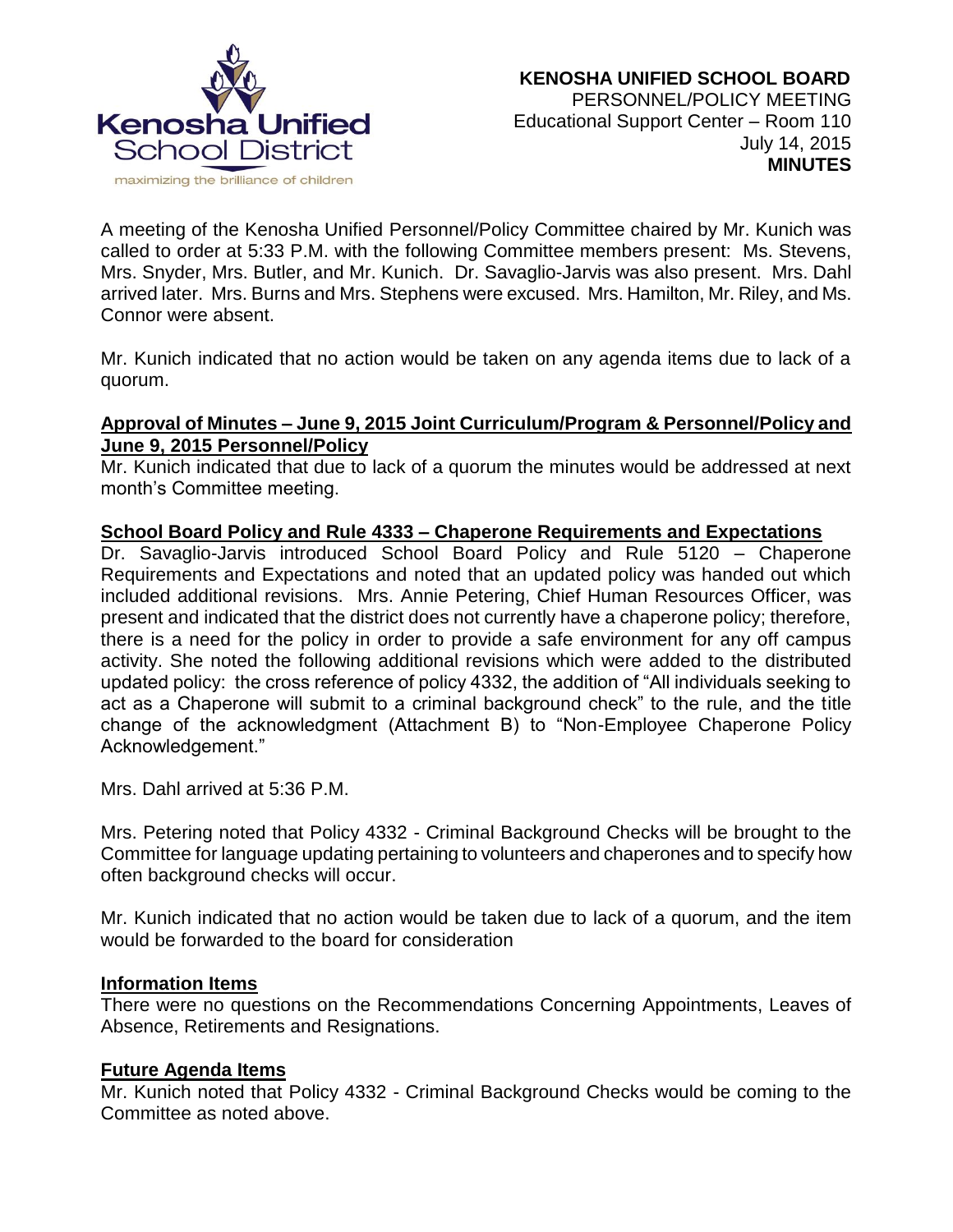Meeting adjourned at 5:40 P.M.

Stacy Schroeder Busby School Board Secretary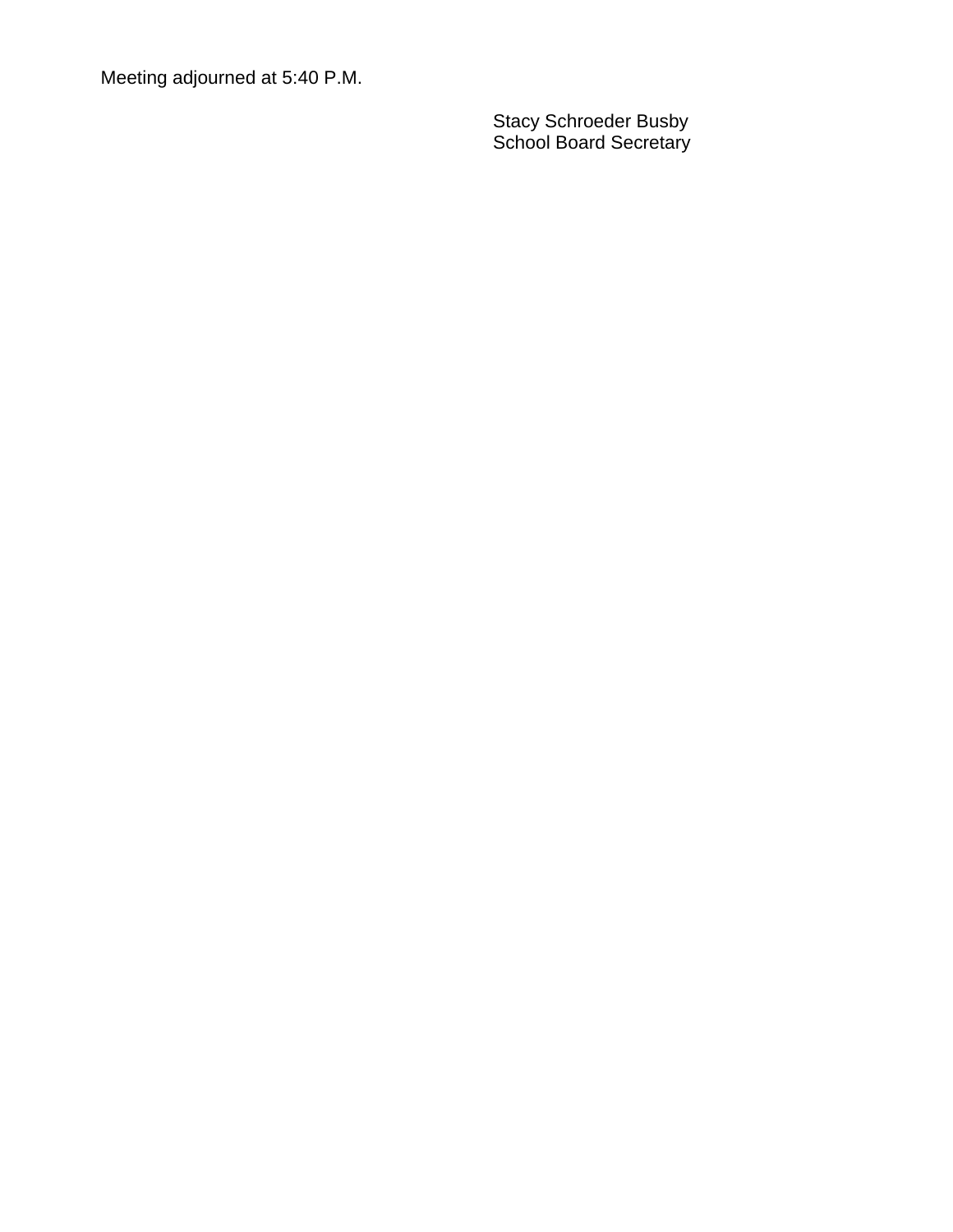

A meeting of the Kenosha Unified Curriculum/Program Committee chaired by Mrs. Snyder was called to order at 5:43 P.M. with the following Committee members present: Mr. Kunich, Mr. Wade, Mrs. Daghfal, Mrs. Karabetsos, Mrs. Kenefick, Mrs. Renish-Ratelis, and Mrs. Snyder. Dr. Savaglio-Jarvis was also present. Mrs. Wickersheim was excused. Mrs. Santoro and Mr. Wojciechowicz were absent.

# **Approval of Minutes – June 9, 2015 Joint Audit/Budget/Finance & Curriculum Program and June 9, 2015 Joint Curriculum/Program and Personnel/Policy**

Mr. Wade moved to approve the minutes as presented in the agenda. Mr. Kunich seconded the motion. Unanimously approved.

# **Dimensions of Learning Academy Charter Contract Renewal**

Dr. Savaglio introduced the Dimensions of Learning Academy Charter Contract Renewal and indicated that it was a two-year renewal. Ms. Diana Pearson, Principal at Dimensions of Learning presented the revisions to the charter contract which consisted of changes in the language from "standards and benchmarks" to "Common Core standards," the move of descriptions of instructional practice from the "Mission" section, the replacement of "Director" with "Principal," and other minor language changes to keep current with changes made in the past five years. Ms. Pearson; Dr. Floyd Williams, Assistant Superintendent of Elementary School Leadership; and Ms. Lori Waters, Student Support Specialist and Co-Founder of Dimensions of Learning; answered questions from Committee members.

Discussion took place in regards to Section 2(B) - The Advisory Council of the charter contract. It was suggested that the language be changed to the standard language used in other charter contracts in regards to the Principal selection and hiring practice.

It was suggested that the language in Section 14(C) - Exercise of Purchase Option be revised to make it clearer that the building is fully paid for.

Mrs. Snyder requested that a copy of the revised charter contract be sent to the Committee members prior to going to the Board.

Mrs. Karabetsos inquired if other KUSD charter contracts contained and/or practiced the racial/ethnic balance goal/method and/or the same student acceptance/admission requirements as those of Dimensions of Learning. Dr. Williams indicated that he would find out.

Mr. Kunich moved to forward the Dimensions of Learning Academy Charter Contract Renewal to the full board for consideration with the discussed suggested changes. Mrs. Renish-Ratelis seconded the motion. Unanimously approved.